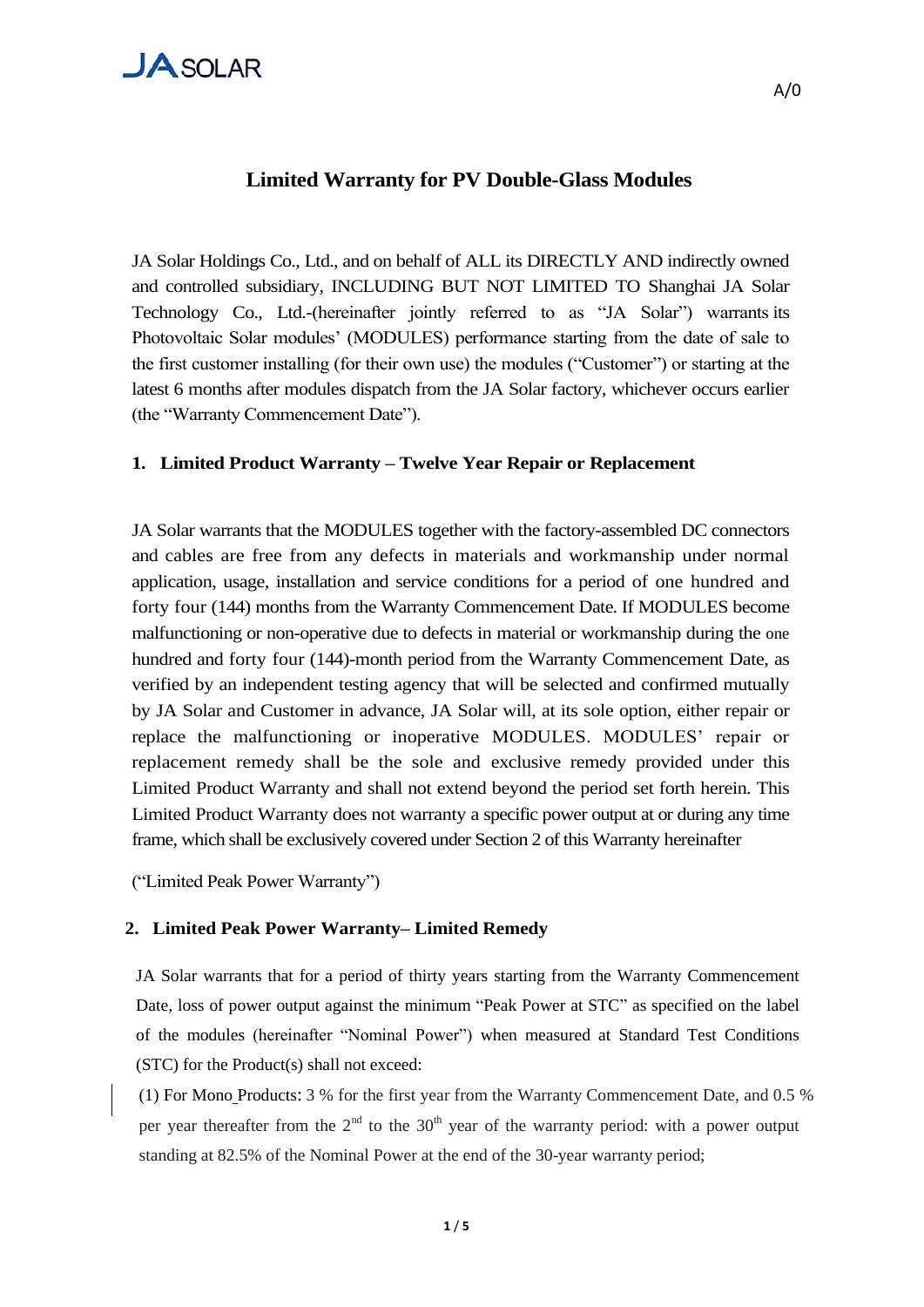## $J$ A SOLAR

A/0 (2) For Poly Products: 2.5 % for the first year from the Warranty Commencement Date, and, 0.5% per year thereafter from the  $2<sup>nd</sup>$  to the 30<sup>th</sup> year of the warranty period: with a power output standing at 83% of the Nominal Power at the end of the 30-year warranty period.

Within the period of thirty (30)-year warranty period from the Warranty Commencement Date, should any qualified Module sold by JA Solar exhibit a loss of power output exceed the aforementioned warranted values, provided that any such declared loss in power has been verified by JA Solar, at its sole discretion is due to MODULES" defects in materials or workmanship attributable to JA Solar's own causes and further confirmed by an independent testing agency (if so requested by a customer) (which is to be selected and confirmed mutually by JA Solar and Customer in advance), JA Solar will, at its sole option and discretion, either (1) make up such loss in power by providing to customer(s) additional MODULES; or (2) repair or replace the defective MODULES including free shipping to the location as set out in the original sales contract entered between JA Solar and the customer.

The remedies set forth herein are the sole and exclusive remedies JA Solar is bound to provide under the Limited Peak Power Warranty.

CAVEAT: The shipping charges for any allegedly defected MODULES shall be borne by the customers making such claims in advance. Should the independent testing agency confirm that such filed defected are to be covered under this Warranty by JA Solar, the shipping charges advanced by the customers may be reimbursed by JA Solar against the original proof of expenditure.

### **3.** .**Exclusions and Limitations**

(a) Warranty claims from any customers, in any event, shall be filed in writing to JA Solar or its authorized distributors within the applicable warranty period and not beyond the last day of the applicable period of time as stated above.

(b) The Limited Product Warranty and Limited Peak Power Warranty shall not apply to

MODULES which have been subject to:

- Misuse, abuse, neglect, vandalism or accident;
- Alteration, improper installation or application;
- Repair or modifications that do not strictly follow the manufacturer's instructions;

Non-observance of JA Solar"s maintenance instructions;

 Power failure, electrical spikes or surges, lightening, flood, fire, accidental breakage or other events outside JA Solar"s control.

(c) The Limited Product Warranty and Limited Peak Power Warranty do not cover any costs associated with installation, removal or re-installation of the MODULES and (except as explicitly set forth in the last paragraph of the Section 5) customs clearance or any other costs for return of the MODULES.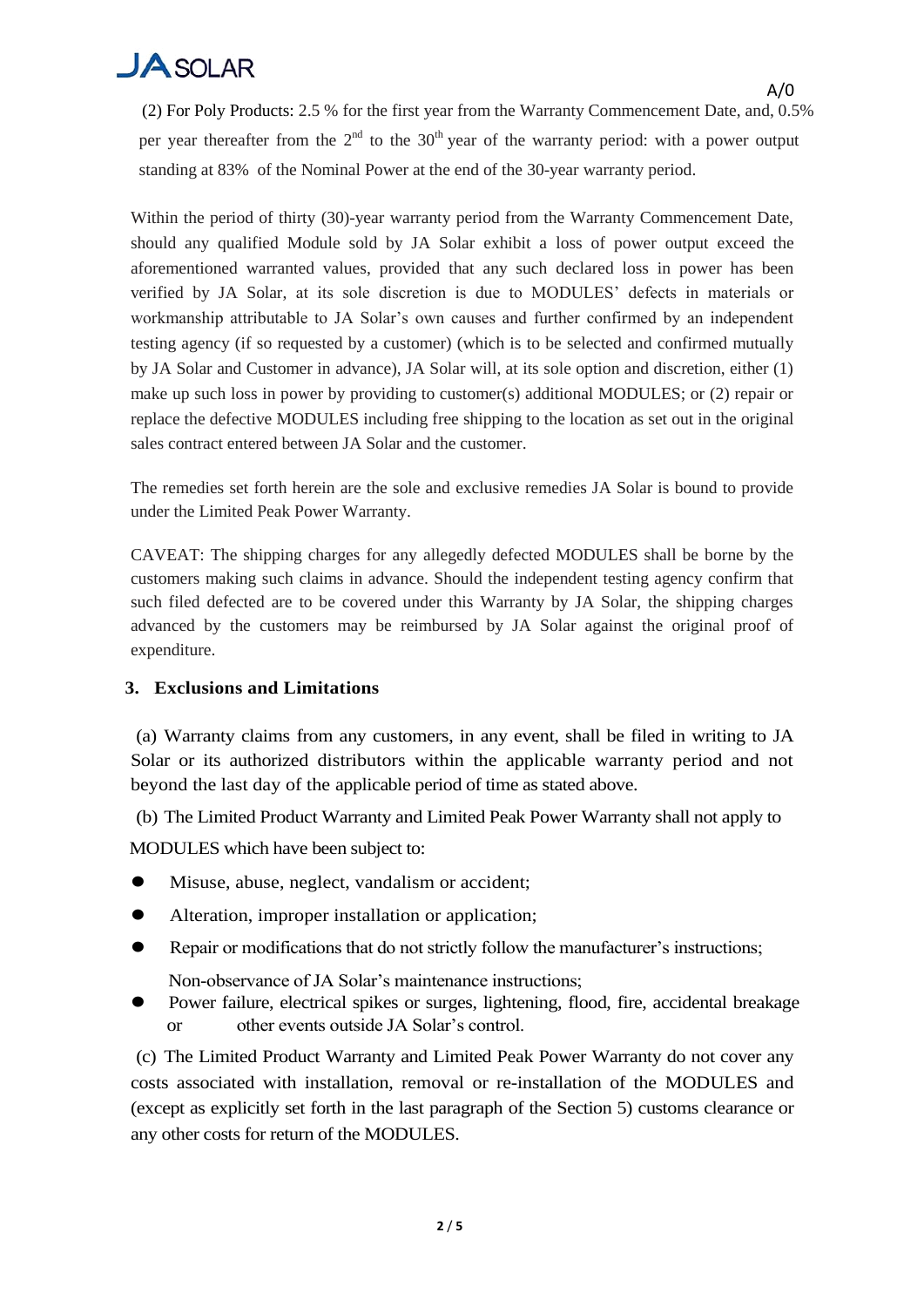## $J$ A SOLAR

(d) Warranty claims will not be honored if the type or serial number of JA Solar MODULES have been altered, removed or made illegible without written authorization from JA Solar.

### **4.** .**Limitation of Warranty Scope**

This Warranty as set forth herein is expressly in lieu of ad excludes all other express or implied warranties, including but not limited to warranties of merchantability and of fitness for particular purpose, use, or application, and all other obligations or liabilities on the part of JA Solar, unless such other obligations or liabilities are expressly agreed to in writing signed and approved by JA Solar. JA Solar shall have no responsibility or liability whatsoever for damage or injury to persons or property, or for other loss or injury resulting from any cause whatsoever arising out of or related to the MODULES, including, without limitation, any defects in the MODULES or from use or installation.

#### **5.** .**Obtaining Warranty Performance**

If the Customer has a justified claim covered by this Warranty, an immediate written notification shall be directly made to JA Solar by means of registered letter to the address of JA Solar listed hereunder, or, sending a notification via e-mail to the e-mail account of JA Solar listed hereunder. Together with the notification, the Customer should enclose the evidence of the claim with the corresponding serial number of the MODULES and the date on which the MODULES have been purchased. An invoice with clear indication of the purchase date, purchase price, module type, stamp or signature of JA Solar or its distributors should also be submitted as part of the preliminary evidence.

If the MODULES will be returned to JA Solar for inspection, repair or replacement by JA Solar, JA Solar shall provide the Customer with a Return Merchandise Authorization (RMA). However, JA Solar will not accept a return of any MODULES without such RMA. In connection with both the Limited Product Warranty and Limited Peak Power Warranty, JA Solar may reimburse customer for reasonable, customary and documented transportation charges by sea freight for both the return of the MODULES and reshipment of any repair or replacement MODULES, only if such cost reimbursement is authorized by JA Solar"s Customer Service Department in advance.

### **6.** .**Transferability**

This warranty is extended to the original end-user purchaser, and is also transferable to any subsequent owner of the location or holder of the product when MODULES remain at their original installed location upon satisfactory proof of succession or assignment.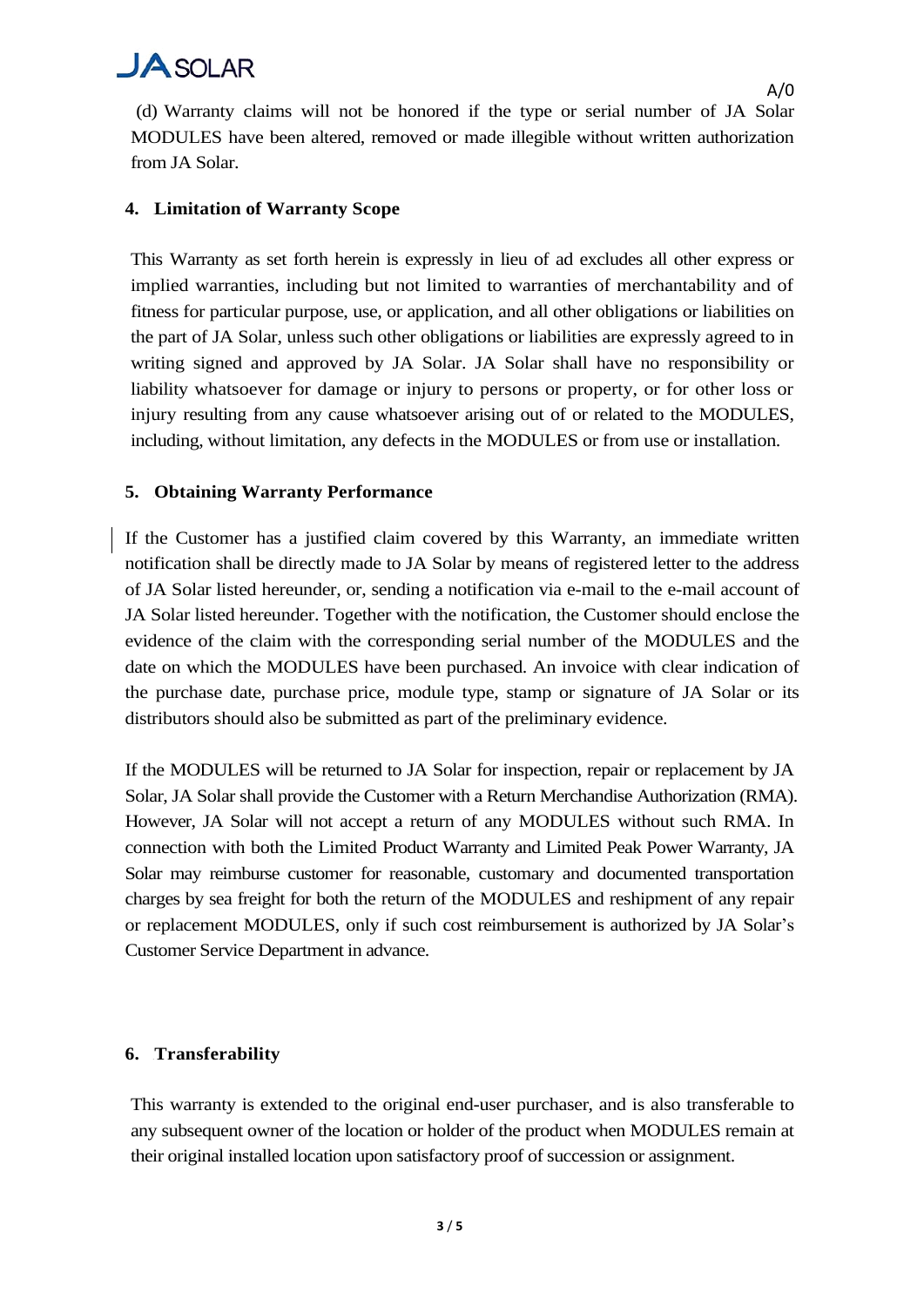

### **7.** .**Severability**

If a section, provision or clause of this Warranty, or the application thereof to any person or circumstance, is held invalid, void or unenforceable, such shall not affect and thus shall leave all other sections, provisions, clauses or applications under this Warranty severable, and therefore validly binding.

#### **8.** .**Dispute Resolution**

In case of any dispute in terms of warranty-claims, a first-class international testing institute, such as PI Berlin, TÜV SUD or Intertek , UL, shall be entrusted by both parties upon mutual consents in order to provide third party verification and comments. All fees and expenses shall be borne by the party that demanded such verification procedure, unless otherwise agreed.

Further dispute over the claim shall be submitted to dispute resolution as stipulated in the main sales contract to which this Warranty is a part of and subject to the applicable jurisdiction agreed by the parties in the sales contract.

#### **9.** .**Various**

The repair or replacement of the MODULES or the supply of additional MODULES does not lead to a new commencement of warranty terms, nor shall the original terms of this Warranty be extended. Any replaced MODULES shall become the property of JA Solar.

JA Solar shall at its own options to deliver another type of MODULES (different in size, color, shape, or power), either a new brand or the original one, in case that JA Solar has discontinued producing the module in question at the time of the claim.

### **10.** Force Majeure

JA Solar shall not be responsible or liable to the Customer whatsoever or any third-party arising out of any non-performance or delay in performance of any terms and conditions of the sales, including this Warranty, due to causes of natural disasters such as fire, flood, blizzard, hurricane, thunder, acts of God, changes of public policies, terrorism, war, riots, strikes, unavailability of suitable and sufficient labor or materials and other events which are out of control of JA Solar.

#### **REMARK:**